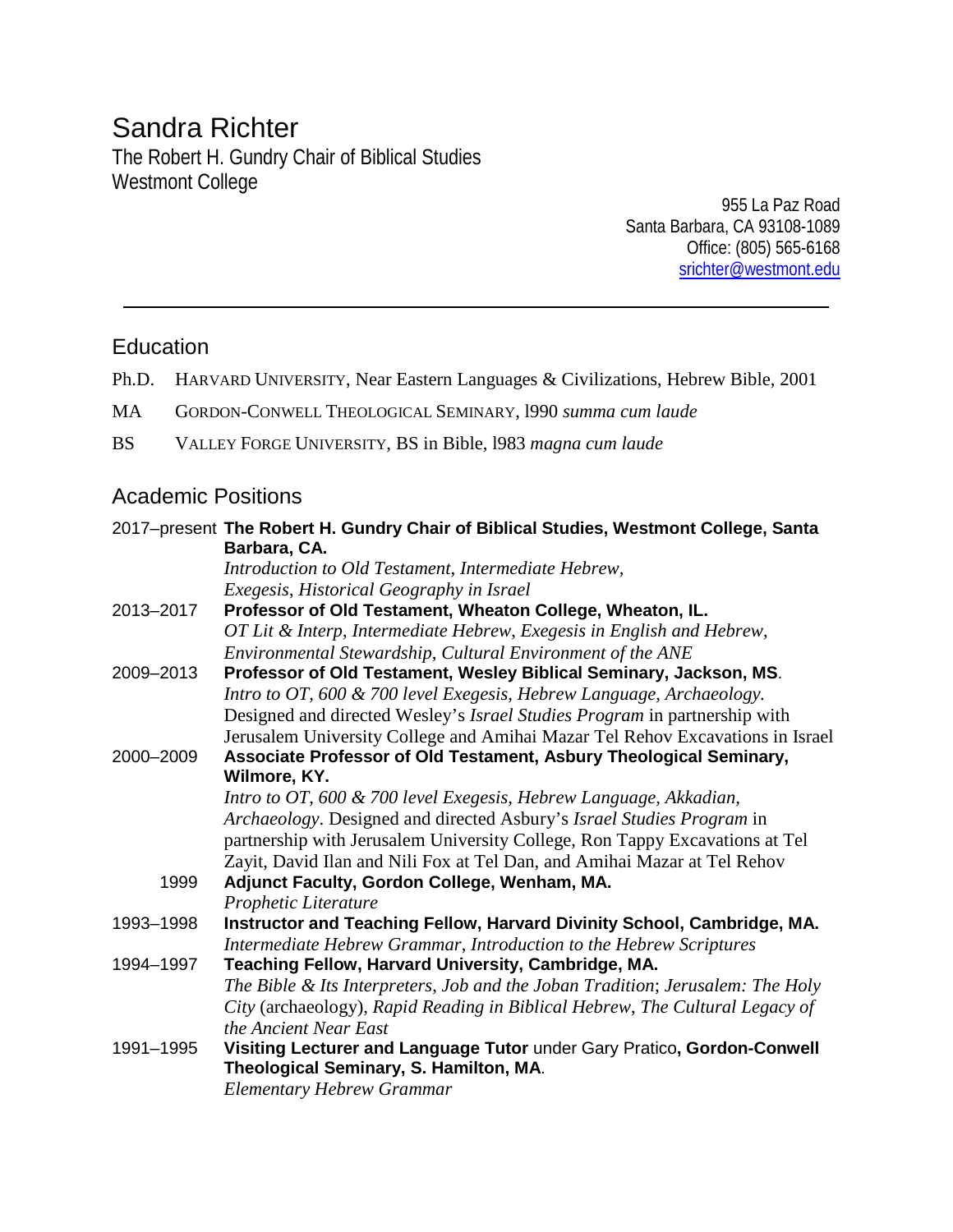### **Publications**

#### **Books**

*Stewards of Eden: What Scripture Says About the Environment and Why It Matters*. Downers Grove, IL: IVP Academic, 2020.

*The Epic of Eden: A Christian Entry into the Old Testament*. Downers Grove, IL: IVP Academic, 2008.

- *The Deuteronomistic History and the Name Theology: l e šakkēn š<sup>e</sup> mô šām in the Bible and the Ancient Near East*. BZAW 318. Berlin: Walter de Gruyter, 2002.
- *The Fifth Gospel: A Christian Entry into the Book of Isaiah.* IVP Academic, *under contract.*
- *The Book of Deuteronomy. Commentaries for Christian Formation Series*. Grand Rapids, MI: Wm. B. Eerdmans*, under contract.*
- *The Old Testament In Its World*. Nancy Erickson, Tremper Longman III, Sandra Richter. Grand Rapids, MI: Zondervan, *under contract.*

#### Book chapters

- "Environmental & Animal Approaches" *The State of Old Testament Studies: A Survey of Recent Research*. Ada, MI: Baker Academic, *forthcoming*
- "The Mt. Ebal Site in the Context of the History of Biblical Scholarship." Ralph K. Hawkins, Erasmus Gass, and Dror-Ben Yosef, eds. ֹתוָלֲחַנ: *A Memorial Volume for Adam Zertal* (Ugarit-Verlag), *forthcoming.*
- "What's Money Got to Do With It? Economics and the Question of the Provenance of Deuteronomy in the Neo-Babylonian and Persian Periods." Pages 301-321 in *Paradigm Change in Pentateuchal Research*. Edited by Matthias Armgardt, Benjamin Kilchör, and Markus Zehnder. BZAR 22. Wiesbaden: Harrassowitz, 2019.
- "The Archaeology of Mt. Ebal and Mt. Gerizim and Why It Matters to Deuteronomy." Pages 304-337 in *Sepher Torath Mosheh: Studies in the Composition and Interpretation of Deuteronomy*. Edited by Daniel Block. Hendrickson Publishers, 2017.
- "Women, Sex and Culture," in *The Bible & Sex*. Edited by Robert Steward. Fortress Press, forthcoming.
- "What do I Know of Holy? On the Person and Work of the Holy Spirit in Scripture." Pages 23-38 in *Spirit of God: Christian Renewal in the Community of Faith*. Edited by Jeffrey Barbeau and Beth Felker Jones. IVP Academic, 2015.
- "Eighth Century Issues: The World of Jeroboam II and the Reign of Hezekiah." Pages 319-349 in *Foundations for a History of Israel*. Edited by B. T. Arnold and R. Hess. Baker Academic, 2014.
- "Placing the Name, Pushing the Paradigm: A Decade with the Deuteronomistic Name Formula." Pages 64-78 in *Deuteronomy in the Pentateuch, Hexateuch, and the Deuteronomistic History*. FAT 56. Mohr Siebeck, 2012.
- "The Bible and American Environmental Practice: An Ancient Code Addresses a Current Crisis." Pages 108-129 in *The Bible and the American Future*. Edited by Robert Jewett with Wayne L. Alloway Jr. and John G. Lacey. Cascade Books, 2009.
- Psalms 95, 97, and 99 in *Psalms for Preaching and Worship: A Lectionary Commentary*. The Lectionary Commentary: Theological Exegesis for Sunday's Texts. 3 volumes. Edited by Roger E. Van Hern and Brent A. Strawn. Wm. B. Eerdmans, 2009.
- "Jonah: When God Sends a Missionary," in *World Mission in the Wesleyan Spirit*. Providence House Publishers, 2009.
- "The Message of the Master and the Content of our Calling: 'A New Thing,' Isaiah 43," in *Living Life on Purpose: The Joy of Discovering and Following God's Call*. Edited by Maxie D. Dunnam and Steve G. W. Moore. Providence House Publishers, 2005.

#### Peer Reviewed Journals

- "Rape in Israel's Word … and Ours: A Study of Deuteronomy 22:23-29" *Journal of the Evangelical Theological Society*, *forthcoming.*
- "The Question of Provenance and the Economics of Deuteronomy: The Neo-Babylonian and Persian Periods" *Catholic Biblical Quarterly* 82.4 (2020): TBA.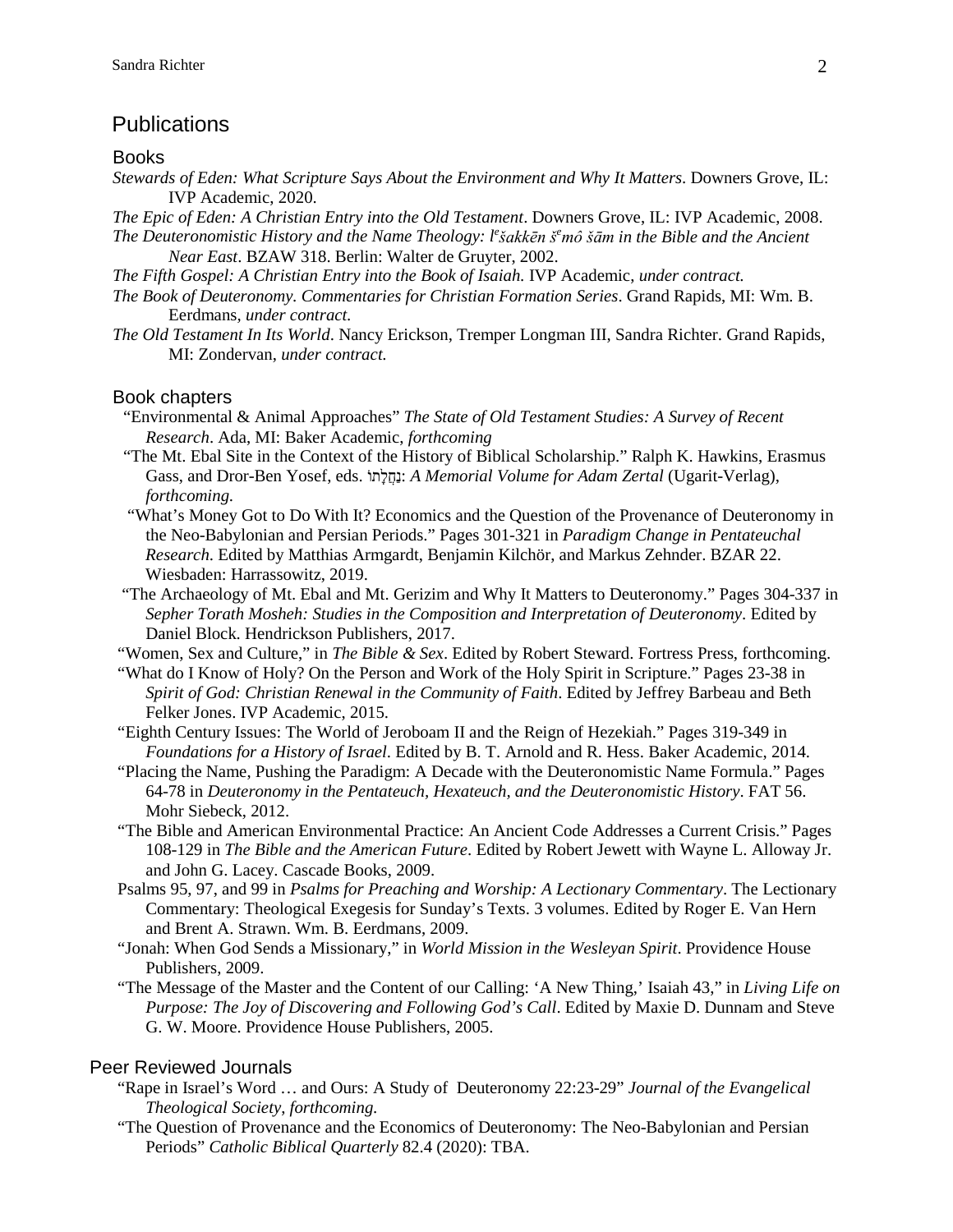- "The Question of Provenance and the Economics of Deuteronomy"" *Journal for the Study of the Old Testament* 42.1 (2017): 23-50.
- "Environmental Law: Wisdom from the Ancients," in *Bulletin for Biblical Research* 24.3 (2014): 307– 329.
- "Environmental Law in Deuteronomy: One Lens on a Biblical Theology of Creation Care," in *Bulletin for Biblical Research*, 20.3 (2010): 331–354.
- "The Place of the Name in Deuteronomy," in *Vetus Testamentum* 57 (2007): 342–366.
- "A Biblical Theology of Creation Care: Is Environmentalism a Christian Value?" in *The Asbury Journal*, 62/1 (2007): 67–76.

#### Dictionary/Encyclopedia Articles

- "Dating Deuteronomy" in *The Oxford Handbook on Deuteronomy*. Edited by Don Benjamin. Oxford: Oxford University Press, *forthcoming.*
- "The Name Theology," in the *Routledge Dictionary of Ancient Mediterranean Religions*. Edited by J. Knust, E. Orlin, M. Satlow and L. Fried. New York and London: Routledge, 2015.
- "Religion and the Environment," in *Handbook of Religion*: *A Christian Engagement with Traditions, Teachings, and Practices.* Edited by Terry C. Muck *et al*. Baker Academic, 2014.
- "The Deuteronomistic History." *Dictionary of the Old Testament: Historical Books*. Edited by Bill T. Arnold and H. G. M. Williamson. Intervarsity Press, 2005.
- "Covenant," *Eerdmans Companion to the Bible*. Edited by Gordon Fee and Robert Hubbard Jr. Wm. B. Eerdmans, 2011.

#### **Curriculum**

*Stewards of Eden*. An 8-session Study. SeminaryNow, *forthcoming.*

- *The Epic of Eden: Book of Psalms.*An 8-week Study: Video & Study Guide, HarperCollins/Zondervan, *forthcoming*.
- *The Epic of Eden: Jonah*. An 8-week Study: Video & Study Guide, Seedbed, 2019.
- *The Epic of Eden: Ruth for Seekers.* A 6-week Study: Video & Study Guide, Seedbed, 2017.
- *The Epic of Eden: Isaiah.* An 8-week Study: Video & Study Guide. Seedbed Publishing, 2016.
- *The Epic of Eden: Understanding the Old Testament*. A 12-week Study: Video & Study Guide. Seedbed, 2014.

#### Popular Articles

- "Can a Christian Be an Environmentalist, Part II?" *Catalyst*, October 2020.
- "Can a Christian Be an Environmentalist, Part I?" *Catalyst*, September 2020.
- "Who Is the Steward of Eden? Genesis and Environmental Stewardship" *The Biblical Mind: Center for Hebraic Thought* July 2020.
- "Are We Indeed the Stewards of Eden?" *Cateclesia* June 2020
- "Uncovering 'feet' in the Book of Ruth," in *Bible Study Magazine* Mar/April 2016. "The Best Song," in *Bible Study Magazine* Nov/Dec 2015.
- "Context & Clarity: David and his Temple," in *Bible Study Magazine* July/Aug 2015.

#### Book Reviews

- Review of Mercedes L. García Bachmann, *Women at Work in the Deuteronomistic History*, International Voices in Biblical Studies. *The Journal of Hebrew Scriptures*, 2014.
- Review of Raymond F. Person Jr., *The Deuteronomic History and the Book of Chronicles.* Biblical Interpretation 21 (2013): 421–23.
- Review of Pekka Pitkänen, *Central Sanctuary and Centralization of Worship in Ancient Israel: From the Settlement to the Building of Solomon's Temple*. *Themelios* 30/2 (2005): 59–60.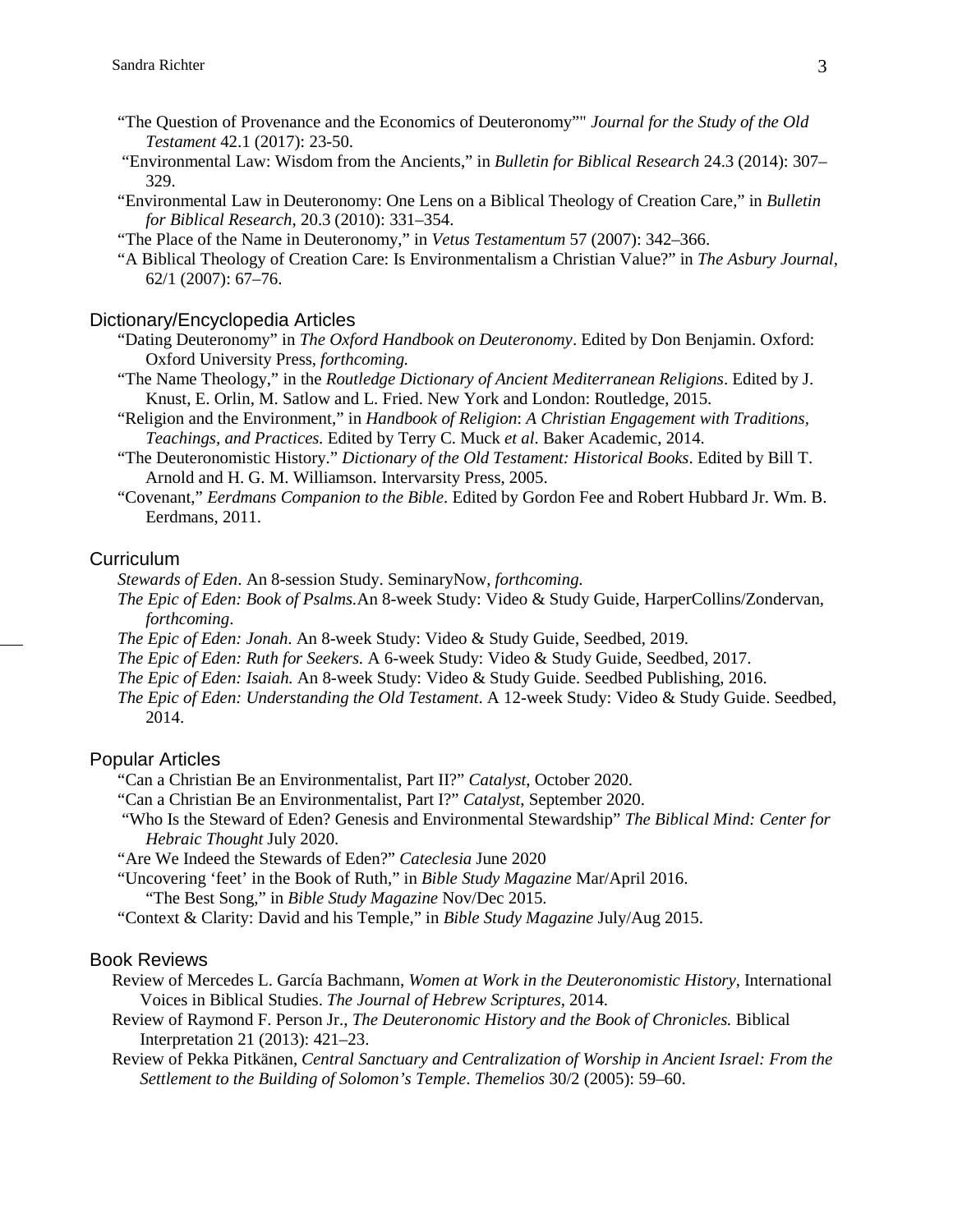### Lectures & Papers Presented

- The Institute of Biblical Research, plenary lecture, "Reading Deuteronomy through an Economic Lens— A Question of Provenance," November 2021.
- The Laing Lectures at the London School of Theology, "The Place of the Name in Deuteronomy" and "Can a Christian Be An Environmentalist?" London, England, February 2020.
- "Rape in Israel's World … And Ours: A Study of Deuteronomy 22:23-27," Warfare and Violence Section of the *Evangelical Theological Society*, November 2019
- "Deuteronomic Law and the Character of God: Does the God of the Old Testament *Really* Hate Women?," Pentateuch Section of the *Evangelical Theological Society*, November 2019
- "The Place of the Name in Deuteronomy" doctoral colloquium address at Southeastern Baptist Theological Seminary, October 2019.
- "An Economic Read of the Book of Deuteronomy" endowed *Evangelical Voices in the Academy* lecture series, Southestern Baptist Theological Seminary, October 2019.
- "What's Money Got to Do With It?" presidential address at the Pacific Coast Regional SBL annual gathering, March 2019.
- "Issues in Contemporary Holiness: Environmental Stewardship" a week with the Mississippi Clergy Leadership Conference, January 2019.
- Invited response to William Brown's "Wisdom and the Art of Inhabitance" in the Environmental Ethics section of the *Institute of Biblical Research*. Denver, CO, November 2018.
- "The Wisdom of Listening Well" and "Learning to Live Like a New Tribe" plenary addresses at the Murdock Trust Leadership event. Vancouver, WA, November 2018
- "Of Sheep and Shepherds: To Serve is to Lead," plenary address at the *Faith & Work Summit*. Chicago, IL, October 2018.
- "Can A Christian Be An Environmentalist?" The Evangel University Symposium on Environmental Stewardship & Sustainability, Springfield, Missouri, September 2018
- "Resolving Racial Conflict in the Church: A New Plan for a New Tribe," Arise City Summit, Tampa, Florida, June 2018
- Institute of Biblical Research, "Two Are Better Than One: A Lesson from Ecclesiastes," Annual plenary worship service, Boston Massachusetts, November 2017
- The Carl F. Henry Center for Theological Understanding lectureship, Trinity Evangelical Divinity School, "The Servant, the Idol, & the Image of God: Isaiah's Conversation with the Creation Account," lecture and interview, February 2017.
- Society of Biblical Literature, *Hebrew Bible, History, and Archaeology Section*, ""The Archaeology of Mt. Ebal and Mt. Gerizim and Why it Matters," November 2016.
- Institute of Biblical Research *Scripture and Hermeneutics Seminar*, "Kingship in Deuteronomy," November 2016.
- Gardner-Web University *Center for Christian Ethics & Social Responsibility* a series of lectures on "Environmentalism & the Evangelical," November 2016.
- Wheaton College Humanities Colloquium, "Dating Deuteronomy via Economics," September 2, 2016.
- Arise City, Tampa, FL. A gathering of urban leaders. "Environmentalism and the Christian," June 2016.
- Biola University, "Wisdom Series." Addressed college community in three separate venues on issues of environmental stewardship, April 13, 2016.
- Seven Minute Seminary: "The Divided Kingdom" with Seedbed at Asbury Theological Seminary, Fall 2015: https://www.youtube.com/watch?v=FYWVTEfzQwk
- Evangelical Theological Society, Annual Meeting, Pentateuch Section. "Economics in Deuteronomy," November 2015.
- Institute of Biblical Research, Annual Meeting. Plenary response to Craig Bartholomew's

"Old Testament Origins and the Question of God," November 2015.

Asbury Theological Seminary Eta Beta Rho Anniversary event. "Silver in Deuteronomy," October 2015. Sepher Torath Mošeh, Colloquium on Deuteronomy. "The Archaeology of Mt. Ebal and Mt. Gerizim, and Why It Matters," September 2015.

Wheaton College Science Seminar. "Creation Care and the Character of God," September 2015.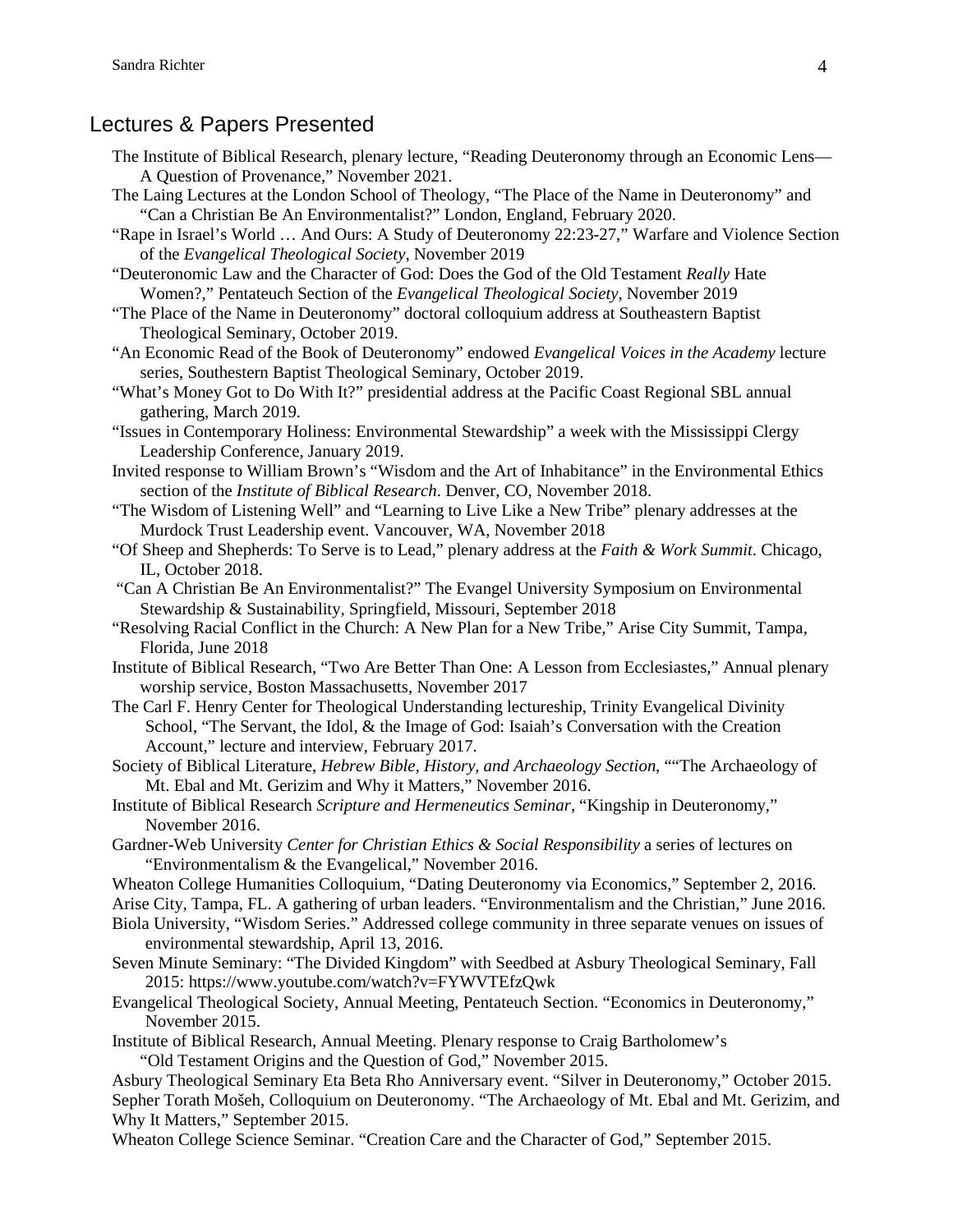- Seven Minute Seminary: "Christians and Creation Care" with Seedbed at Asbury Theological Seminary, Spring 2015 https://www.youtube.com/watch?v=AHn1TrRgQ-E
- Evangelical Theological Society, Southeast Annual Conference. "Environmentalism and the Evangelical," April 2015.
- Murdock Trust Leadership Event, Vancouver, WA. "A Question of Leadership: The Tale of Two Kings" and "An Image of Leadership: A Shepherd's Tale," December 2014.
- Society of Biblical Literature, *Consultation on Deuteronomy*, "Law and Social Location: The Quest for a Core," November 2014
- Seven Minute Seminary: "The Ancient Near East and Genesis 2" with Seedbed at Asbury Theological Seminary, Spring 2014: https://www.youtube.com/watch?v=-gssQ56kmx8
- The Seminary Stewardship Alliance, "The Genesis of Creation Care and Sabbath Law," plenary speaker for annual event in Wakeforest NC, September 2014.
- Wheaton College Theological Conference. "What Do I Know of Holy? On the Person and the Work of the Holy Spirit in the Scriptures," April 2014.
- Seven Minute Seminary: "Reading Genesis 1 in Context" with Seedbed at Asbury Theological Seminary, Spring 2014: https://www.youtube.com/watch?v=XbPiKssdK-w
- The Asbury College Holiness Lectures. "Environmental Stewardship as a Contemporary Expression of Holiness," February 2014.
- Wheaton College Archaeological Conference. "Mt. Ebal as 'The Place of the Name,'" October 2013.
- Seven Minute Seminary: "The Role of Archaeology in Biblical Studies" with Seedbed at Asbury Theological Seminary, Spring 2012: https://www.youtube.com/watch?v=Dm3HlLoNOak
- The Genesis Scholars Forum, A Templeton Foundation Event. February 2013.
- Greer-Heard Point-Counterpoint Forum New Orleans Baptist Theological Seminary, New Orleans, LA. "Women, Sex, and Culture: A Response to *Unprotected Texts*," February 2013.
- Evangelical Theological Society, "Environmental Law: Wisdom from the Ancients," Fall 2012.
- Seven Minute Seminary: "What is a Prophet?" with Seedbed at Asbury Theological Seminary, Spring 2012: https://www.youtube.com/watch?v=VMhgaMVLHcY
- The Torrey Memorial Bible Conference at Biola University, La Mirada, CA. "The Sabbath and Creation Care: Ancient Laws and Current Contexts," October 2011.
- Cheney Lectureship at Central Christian College of Kansas. "Environmental Issues, Creation Care, and Social Justice in the Old Testament," April 2011.
- Biblical Archaeology Society, 13th annual Bible and Archaeology Lecture Series ("Bible Fest"), Atlanta, GA. "Could Mt. Ebal be Deuteronomy's 'Place of the Name'?" November 2010.
- Society of Biblical Literature *A Joint Session on the Pentateuch and the Book of Deuteronomy*, "Placing the Name, Pushing the Paradigm: A Decade with the Deuteronomistic Name Formula," Fall 2010.
- Biblical Archaeology Society, 12th annual Bible and Archaeology Lecture Series ("Bible Fest"), New Orleans, LA. "The Israelites and the Environment," November 2009.
- The Bible and the American Future, Lincoln, NE. "The Bible and American Environmentalism: An Ancient Code Addresses a Current Crisis." October 18–20, 2009.
- Institute for Biblical Research, Boston, MA. Plenary paper, "Environmental Law in Deuteronomy," November 2008.
- Asbury Theological Seminary, cross-disciplinary lecture: "Women in Ministry" <http://media.asburyseminary.edu/flash/courses/is502/women-in-ministry/> or https://www.youtube.com/watch?v=tpmtq-ZsqC4
- The Scripture Foundation Series, Owego, NY. *Isaiah*. Ten-hour intensive for continuing ministerial education for the Wyoming District Conference of the UMC. March 2008.
- The Parkhurst Lectures, Southwestern College, Winfield Kansas. "A Light to the Nations," February 2008.
- Tel Dan Excavations, Israel. "The Place of the Name in Deuteronomy," July 2006.
- The Epworth Institute of the United Methodist Church. "A Birds-Eye View of the Book of Isaiah," July 11–15, 2005.
- Society of Biblical Literature, *Deuteronomistic History Section*, "Placing the Name in Israel's Experience," Fall 2004.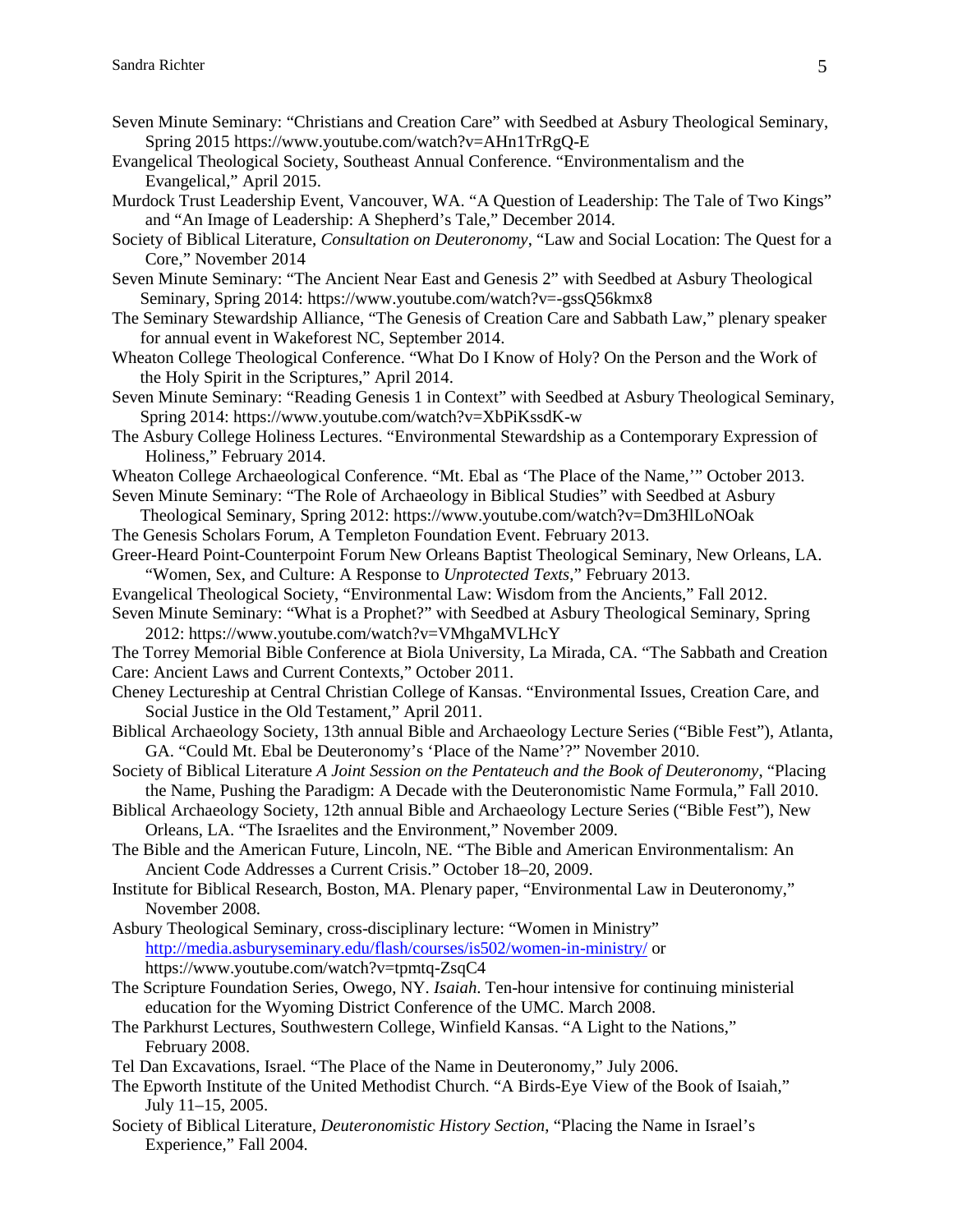- University of Durham, Durham, England. "The Meaning and Function of the *lĕšakkēn šĕmô šām* formula in Deuteronomy and the Deuteronomistic History," Fall 2004.
- University of Gloucestershire, Cheltenham, England. "*lĕšakkēn šĕmô šām*, the Name Theology, and the Deuteronomistic History," Fall 2004.
- Tel Zeitah Excavations, Israel. "Hezekiah's Crisis and Biblical Archaeology," June 2004.
- Asbury College, Wilmore, KY. *The Bible and Theology Forum*: "The Bible, History, and Archaeology," Fall 2003.
- Society of Biblical Literature, *Hebrew Cognate Literature Section*, "Deuteronomy 12:5: The Clarification of a Difficult Text," Fall 2001.
- MIT, Cambridge, MA. "The Bible and Archaeology," Spring l999.
- Amherst College, Amherst, MA. Gathered communities of Amherst College, UMass at Amherst, Mt. Holyoke and Smith Colleges. "Hezekiah's Crisis and Biblical Historiography," Spring l999.
- Eastern Kentucky University and Berea College, Richmond, KY. "Hezekiah's Crisis," "Biblical Historicity and the Dan Stele," and "An Historical Defense of the Exodus," Fall l998.
- Society of Biblical Literature, *Hebrew Cognate Literature Section*, "The Deuteronomistic Historian and the Place of the Name," Fall l996.
- L'Abri Fellowship, Southborough, MA. "Jonah, Nahum, and the Assyrians," Spring 2000. "Jeremiah, the Persecuted Prophet," Spring l999. "The Prophets in their ANE Setting," Fall l998. "Isaiah, Hezekiah and Biblical Archaeology," Summer l998. "Did God Evolve I & II?" Summer l997 and Fall l998. "The New Covenant," Fall l996. "Eden and the New Jerusalem," Fall l995. "Monotheism in a Polytheistic World," Summer l995. "An Historical Investigation of the Exodus, Conquest, and Settlement," a three-week series, l994. "The Current State of Pentateuchal Criticism," June l994.
- Philadelphia School of Urban Missions, "The Kingdom of God: An Old Covenant Reality in New Covenant Wrapping," weekend seminar, Summer l995. "Redemptive History: A Theological Overview of the OT," weekend seminar, Summer l994.

# Board Memberships

The NIV Committee on Bible Translation, 2019-present The Pacific Region of the Society of Biblical Literature *Member at Large 2020 to present President 2018-2019 Vice President 2017-2018* The Seminary Stewardship Alliance, 2016–2018 The American Bible Society: Scripture and Translation Committee, 2006–2014 Institute of Biblical Research Program Committee, 2007–2010 Editorial Board, *Bulletin for Biblical Research*, 2005–2009

## Scholastic Awards and Scholarships

- 2016 *G. W. Aldeen Grant,* Wheaton College. Grant awarded to fund research and publication in the 2017 academic year.
- 2015 *Academic Technology Grant*, Wheaton College. Grant awarded to fund technology in the classroom.
- 2014 *Wheaton College Faith & Learning Grant*, Wheaton College. Grant awarded to fund the teaching of a new, trans-disciplinary course: "Environmental Stewardship: The Bible & Biology" in the 2015 academic year.
- 2013 *G. W. Aldeen Grant*, Wheaton College. Grant awarded to fund an out-of-sequence study leave in the 2014 academic year.
- 2011 *Outstanding Faculty Honoree*. Mississippi Higher Education Appreciation Day Working for Academic Excellence
- 2008 *Sigma Chi Pi Honor Society* of the Assemblies of God Commission on Christian Higher Ed
- 2007 *Distinguished Alumni Service Award*, Valley Forge Christian College and Alumni Association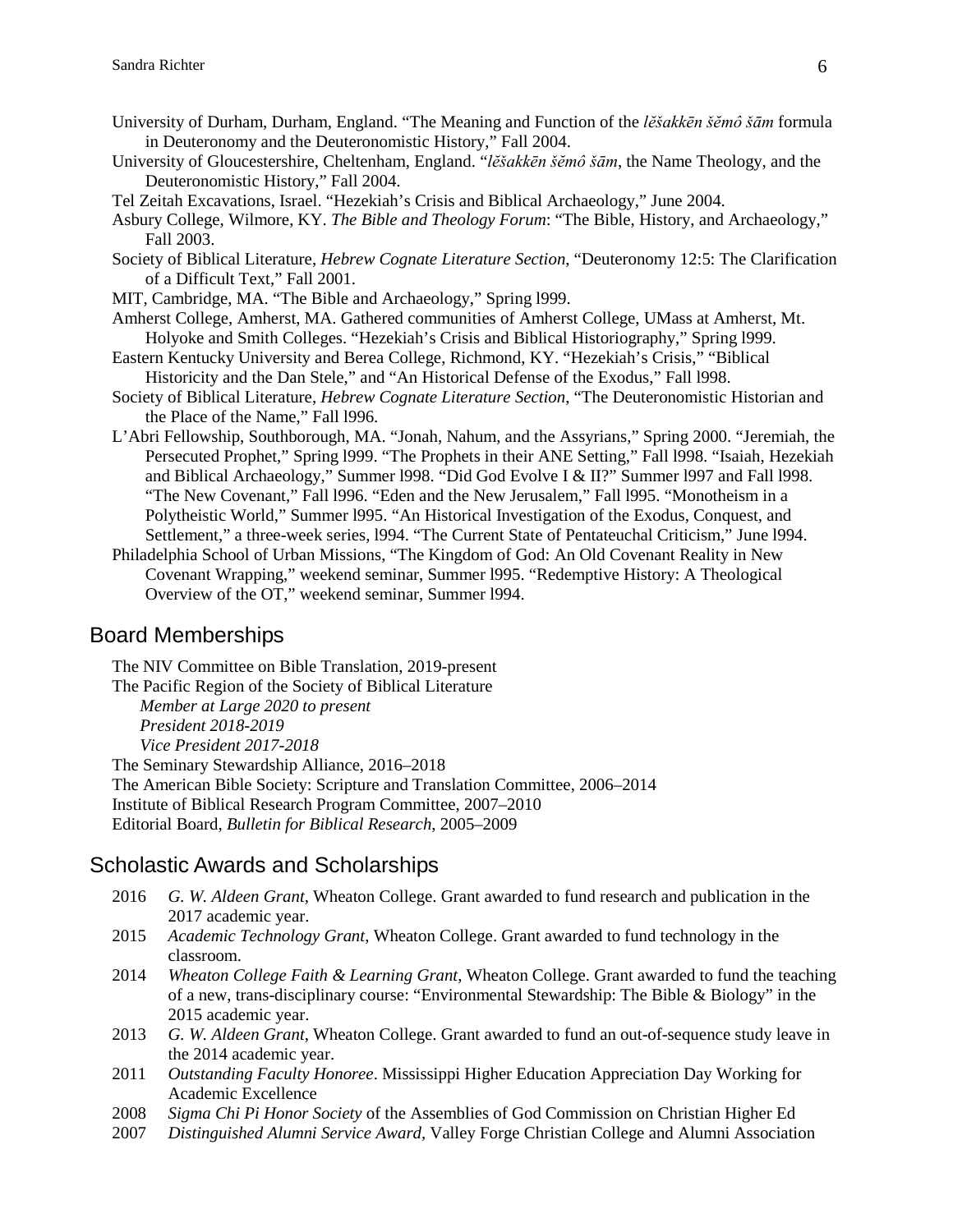- 2007 *Who's Who Among American Teachers & Educators*
- 2006 *Asbury Award for Excellence in Teaching*, Asbury Theological Seminary
- 1999 *The Graduate Society Dissertation Completion Fellowship*, Harvard University
- 1997 *Derek Bok Certificate of Distinction in Teaching*, Harvard University
- 1996 *Derek Bok Certificate of Distinction in Teaching*, Harvard University
- 1996 The *Graduate Student Council Travel Grant*, Harvard University
- 1994 *The Pfeiffer Grant*, toward participation in the Ashkelon Excavations
- 1990 *Phi Alpha Chi*, Theological Honor Society for Gordon-Conwell Theological Seminary graduates
- 1990 *Byington Scholar*, Gordon-Conwell
- 1984 *Outstanding Young Women of America*
- 1983 *Delta Epsilon Chi*, The National Honor Fraternity for Ministers
- 1983 *Who's Who Among American College Students*

#### Selected Related Professional Experience

- **The Woodlands,** Houston, Texas. A Bible conference on "The Book of Psalms: Honest Faith in Hard Times," September 2020, *rescheduled*
- **First United Methodist Church,** Lubbock, Texas. A Bible conference on "The Book of Psalms: Honest Faith in Hard Times," November 2020.
- **Citygate Network Annual Meeting**, Palm Springs, California. Plenary speaker, "Of Sheep & Shepherds: Surviving and Thriving in the Throws of Rescue Ministry," June 2019.
- **Texas Annual Clergy Gathering for the United Methodist Church**, Houston, Texas. Plenary speaker, "Four Hours with Amos, the Prophet of Social Justice," September 2018
- **Discipleship Retreat, First United Methodist Church**, Baton Rouge, Louisiana. A Bible conference "A Weekend with Deuteronomy: Serious Study for Serious Lay People," February 2018
- **Northwest Texas Annual Conference**, Lubbock TX. Plenary speaker, "The Shepherd as Leader" and "Some Thoughts on the Book of Joshua," June 2017.
- **Lynn Haven United Methodist Church**, Panama City FL. A Bible conference on "Insiders and Outsiders in the Book of Ruth," March 2017.
- **Senatobia District of the United Methodist Church**, Senatobia MS. Six-hour seminar for continuing pastoral education in the Book of Amos. January 2017.
- **Redwood Christian Park,** Plenary speaker at the Annual Women's Conference. A curriculum in *Hope* .. *Stronger than Fear*, April 2016.
- **Lakeridge UMC**, Lubbock TX. A Bible conference on "Isaiah," January 2016.
- **Centenary UMC**, Modesto CA. A Bible conference on "Jonah," January 2016.
- **Mt. Bethel UMC**, Atlanta GA. A Bible conference on "Isaiah for Everyone," February 2015; and "Ruth a Study in Excellence," January 2014.
- **Chapelwood UMC,** Houston TX. A Bible conference "A Weekend with Deuteronomy," November 2011.
- **BlessedEarth.org,** "An Old Testament Professor and Creation Care." Guest blogger and consultant to this educational nonprofit that inspires and equips Christians to become better stewards of the earth. **CORE consultant** for Wesley Biblical Seminary at *Preparing for 2040: Enhancing Capacity to Educate and Minister in a Multiracial World* with the Association of Theological Schools, 2010-2013.
- **The Epic of Eden Seminar**. A one weekend, 8-10 hour seminar that leads laypeople on a biblicaltheological journey from Eden to the New Jerusalem. Some of the venues have included: First United Methodist Church, Tulsa, OK; St. John's Episcopal Church, Memphis, TN; Christ UMC, Memphis, TN; Wesley Chapel, Jackson, MS, Spring 2011; First United Methodist Church, Tupelo, MS, August 2010; Due West United Methodist Church, Marietta GA, January 2010; Lakeridge United Methodist Church, Lubbock TX, October 2009; Central United Methodist Church, Meridian, MS, August 2009; Southland Christian Church, Lexington, KY, January 2008; Killearn United Methodist Church, Killearn, FL, 2005 & 2008; Old Bethel United Methodist Church, August 2006; The Woodlands United Methodist Church, The Woodlands, TX, January 2004; St. Patrick's & Church of the Apostles Anglican Churches, Lexington,